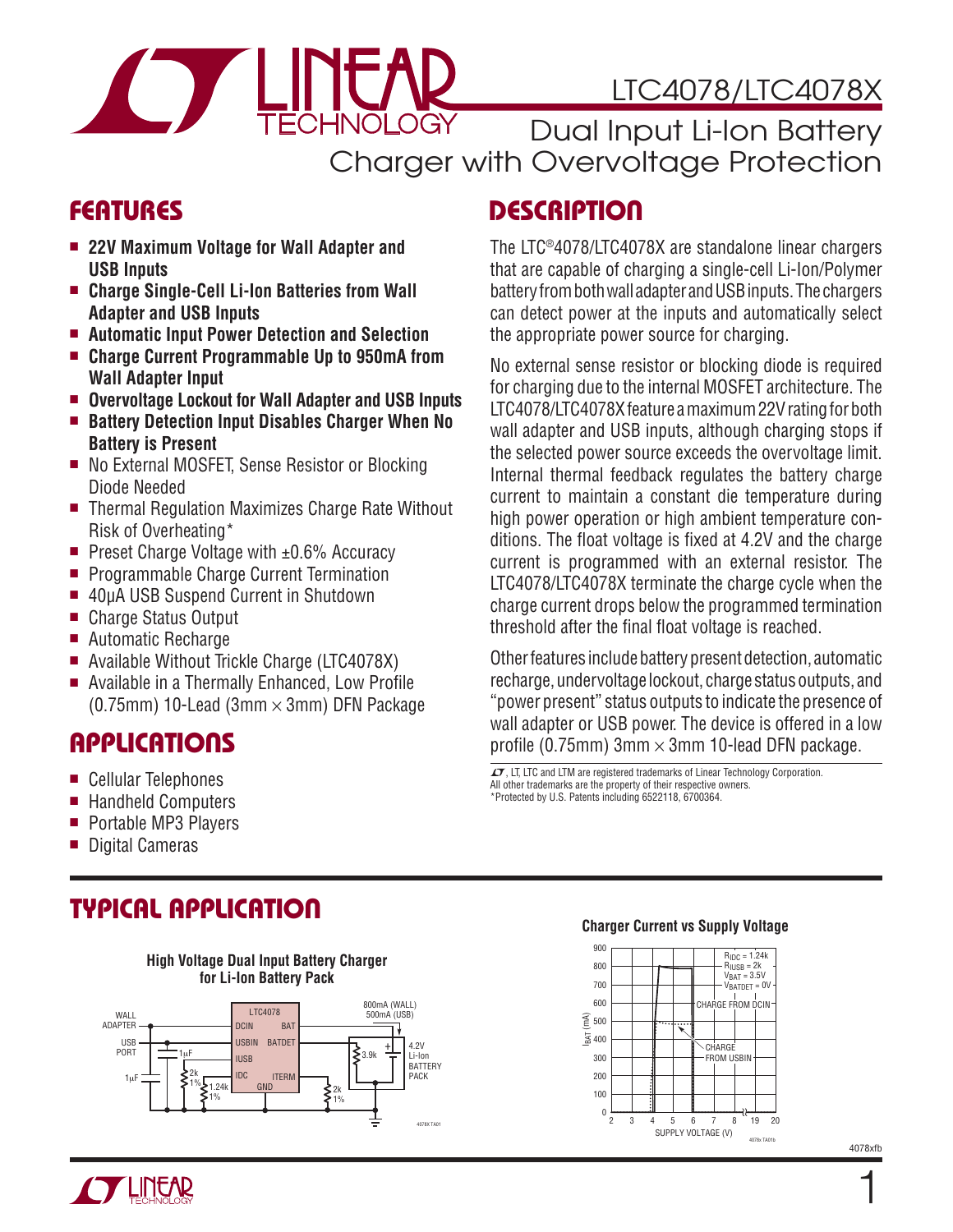### **ABSOLUTE MAXIMUM RATINGS PIN CONFIGURATION**

**(Note 1)**

| Input Supply Voltage (DCIN, USBIN) -0.3 to 22V     |  |
|----------------------------------------------------|--|
| ENABLE, CHRG, PWR, BATDET, BAT -0.3 to 6V          |  |
|                                                    |  |
|                                                    |  |
| BAT Short-Circuit DurationContinuous               |  |
|                                                    |  |
|                                                    |  |
| Operating Temperature Range (Note 2) -40°C to 85°C |  |



# **ORDER INFORMATION**

| <b>LEAD FREE FINISH</b> | <b>TAPE AND REEL</b> | <b>PART MARKING</b> | I PACKAGE DESCRIPTION                                        | I TEMPERATURE RANGE |
|-------------------------|----------------------|---------------------|--------------------------------------------------------------|---------------------|
| LTC4078XEDD#PBF         | LTC4078XEDD#TRPBF    | LCYP                | $^{\cdot}$ 10-Lead (3mm $\times$ 3mm) Plastic DFN $^{\cdot}$ | l –40°C to 85°C     |
| LTC4078EDD#PBF          | LTC4078EDD#TRPBF     | ∟DJY                | $^{\cdot}$ 10-Lead (3mm $\times$ 3mm) Plastic DFN $^{\cdot}$ | ⊢–40°C to 85°C      |

Consult LTC Marketing for parts specified with wider operating temperature ranges. Consult LTC Marketing for information on non-standard lead based finish parts.

For more information on lead free part marking, go to: http://www.linear.com/leadfree/

For more information on tape and reel specifications, go to: http://www.linear.com/tapeandreel/

#### **THE LIBILITY CONTRIGHT CONDITY** The  $\bullet$  denotes the specifications which apply over the full operating temperature range, otherwise specifications are at T<sub>A</sub> = 25°C. V<sub>DCIN</sub> = 5V, V<sub>USBIN</sub> = 5V unless otherwise noted. **ELECTRICAL CHARACTERISTICS**

| <b>SYMBOL</b>      | <b>PARAMETER</b>                 | <b>CONDITIONS</b>                                                                                                                                                                                                                                                            | <b>MIN</b>       | <b>TYP</b>                                      | <b>MAX</b>                                   | UNITS                            |
|--------------------|----------------------------------|------------------------------------------------------------------------------------------------------------------------------------------------------------------------------------------------------------------------------------------------------------------------------|------------------|-------------------------------------------------|----------------------------------------------|----------------------------------|
| V <sub>DCIN</sub>  | <b>Operating Supply Voltage</b>  |                                                                                                                                                                                                                                                                              | 4.3              |                                                 | 5.5                                          | V                                |
| VUSBIN             | <b>Operating Supply Voltage</b>  |                                                                                                                                                                                                                                                                              | 4.3              |                                                 | 5.5                                          | V                                |
| <b>IDCIN</b>       | <b>DCIN Supply Current</b>       | Charge Mode (Note 4), $R_{\text{IDC}} = 10k$<br>Standby Mode; Charge Terminated<br>Shutdown Mode (ENABLE = 5V)<br>Overvoltage Mode ( $V_{DCIN}$ = 10V)                                                                                                                       |                  | 350<br>70<br>40<br>70                           | 800<br>120<br>80<br>140                      | μA<br>μA<br>μA<br>μA             |
| <b>IUSBIN</b>      | <b>USBIN Supply Current</b>      | Charge Mode (Note 5), $R_{IUSB} = 10k$ , $V_{DCIN} = 2V$<br>Standby Mode; Charge Terminated, V <sub>DCIN</sub> = 2V<br>Shutdown ( $V_{DCIN}$ = 2V, ENABLE = 0V)<br>Overvoltage Mode ( $V_{\text{USBIN}}$ = 10V)<br>$V_{DCIN}$ > $V_{USBIN}$                                  |                  | 350<br>70<br>40<br>70<br>23                     | 800<br>120<br>80<br>140<br>40                | μA<br>μA<br>μA<br>μA<br>μA       |
| V <sub>FLOAT</sub> | Regulated Output (Float) Voltage | $I_{BAT} = 1mA$<br>$I_{BAT}$ = 1 mA, 0°C < T <sub>A</sub> < 85°C                                                                                                                                                                                                             | 4.185<br>4.165   | 4.2<br>4.2                                      | 4.215<br>4.235                               | V<br>V                           |
| I <sub>BAT</sub>   | <b>BAT Pin Current</b>           | $R_{\text{IDC}} = 1.25k$ , Constant-Current Mode<br>$R_{IUSB} = 2.1k$ , Constant-Current Mode<br>$R_{\text{IDC}}$ = 10k or $R_{\text{HISR}}$ = 10k<br>Standby Mode, Charge Terminated<br>Shutdown Mode (Charger Disabled)<br>Sleep Mode ( $V_{DCIN}$ = 0V, $V_{USBIN}$ = 0V) | 770<br>455<br>93 | 800<br>476<br>100<br>$-7.5$<br>$-7.5$<br>$-7.5$ | 830<br>495<br>107<br>$-12$<br>$-12$<br>$-12$ | mA<br>mA<br>mA<br>μA<br>μA<br>μA |



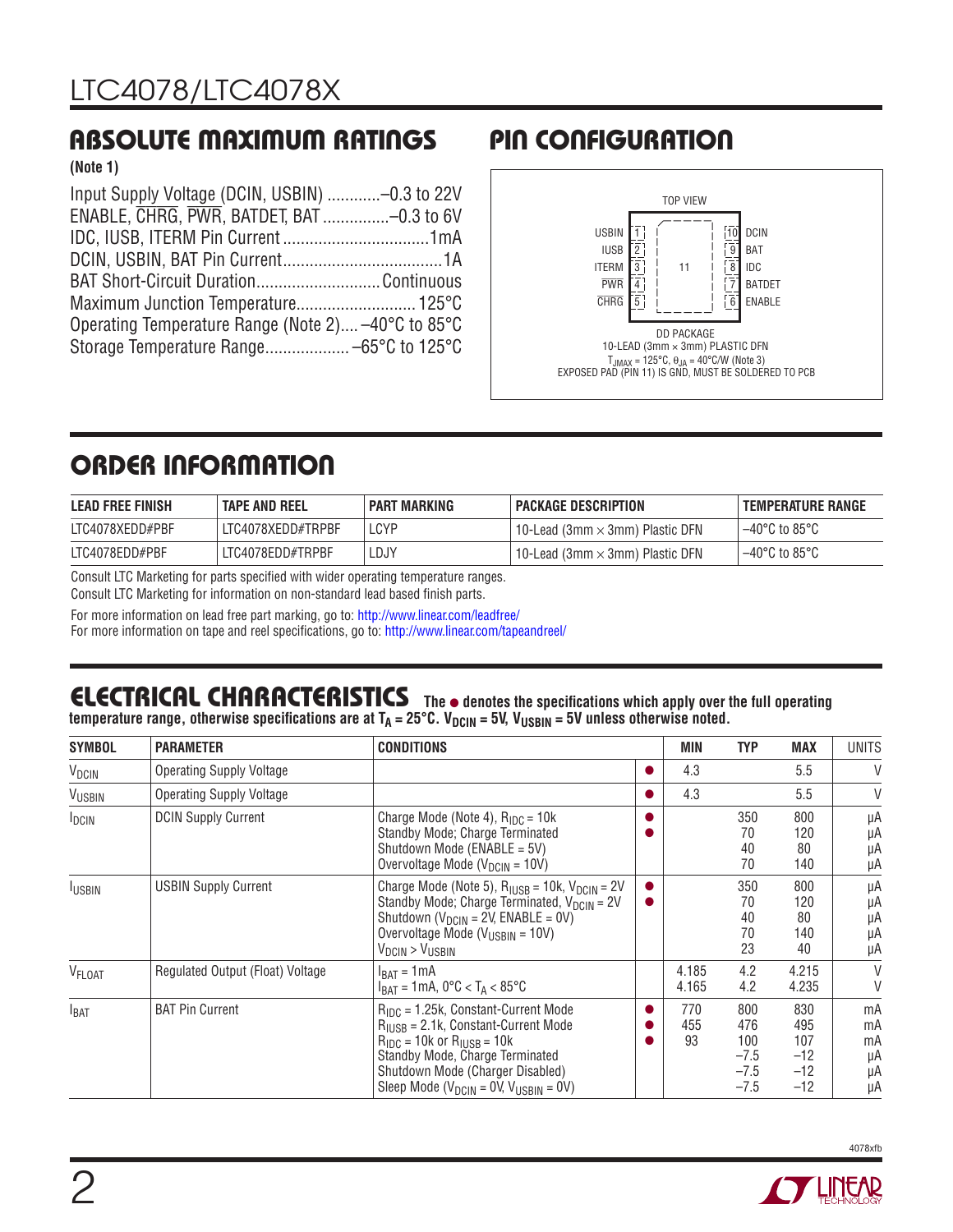### **ELECTRICAL CHARACTERISTICS** The  $\bullet$  denotes the specifications which apply over the full operating

temperature range, otherwise specifications are at T<sub>A</sub> = 25°C. V<sub>DCIN</sub> = 5V, V<sub>USBIN</sub> = 5V unless otherwise noted.

| <b>SYMBOL</b>       | <b>PARAMETER</b>                                             | <b>CONDITIONS</b>                                                                                                          |   | MIN                  | <b>TYP</b>           | <b>MAX</b>                            | <b>UNITS</b>         |
|---------------------|--------------------------------------------------------------|----------------------------------------------------------------------------------------------------------------------------|---|----------------------|----------------------|---------------------------------------|----------------------|
| VIDC                | <b>IDC Pin Regulated Voltage</b>                             | <b>Constant-Current Mode</b>                                                                                               |   |                      | 1                    |                                       | $\vee$               |
| VIUSB               | <b>IUSB Pin Regulated Voltage</b>                            | <b>Constant-Current Mode</b>                                                                                               |   |                      | 1                    |                                       | $\vee$               |
| <b>ITERMINATE</b>   | <b>Charge Current Termination Threshold</b>                  | $R_{ITERM} = 1k$<br>$R_{ITERM} = 2k$<br>$R_{ITERM} = 10k$<br>$R_{ITERM} = 20k$                                             | ● | 90<br>42<br>8<br>3.5 | 100<br>50<br>10<br>5 | 110<br>58<br>$12 \overline{ }$<br>6.5 | mA<br>mA<br>mA<br>mA |
| <b>ITRIKL</b>       | Trickle Charge Current (Note 6)                              | $V_{BAT}$ < $V_{TRIKL}$ ; $R_{IDC}$ = 1.25k<br>$V_{BAT}$ < $V_{TRIKL}$ ; $R_{IUSE}$ = 2.1k                                 |   | 60<br>30             | 80<br>47.5           | 100<br>65                             | mA<br>mA             |
| VTRIKL              | Trickle Charge Threshold (Note 6)                            | V <sub>BAT</sub> Rising<br>Hysteresis                                                                                      |   | 2.8                  | 2.9<br>100           | 3                                     | $\vee$<br>mV         |
| VUVDC               | DCIN Undervoltage Lockout Voltage                            | From Low to High<br>Hysteresis                                                                                             |   | 4                    | 4.15<br>190          | 4.3                                   | $\vee$<br>mV         |
| VUVUSB              | <b>USBIN Undervoltage Lockout Voltage</b>                    | From Low to High<br><b>Hysteresis</b>                                                                                      |   | 3.8                  | 3.95<br>170          | 4.1                                   | $\vee$<br>mV         |
| VOVDC               | <b>DCIN Overvoltage Lockout Voltage</b>                      | From Low to High<br>Hysteresis                                                                                             |   | 5.8                  | 6<br>185             | 6.2                                   | $\mathsf{V}$<br>mV   |
| VOVUSB              | <b>USBIN Overvoltage Lockout Voltage</b>                     | From Low to High<br>Hysteresis                                                                                             |   | 5.8                  | 6<br>185             | 6.2                                   | V<br>mV              |
| VASD-DC             | V <sub>DCIN</sub> - V <sub>BAT</sub> Lockout Threshold       | V <sub>DCIN</sub> from Low to High, V <sub>BAT</sub> = 4.2V<br>$V_{\text{DCIN}}$ from High to Low, $V_{\text{BAT}} = 4.2V$ |   | 70<br>10             | 120<br>40            | 170<br>70                             | mV<br>mV             |
| VASD-USB            | V <sub>USBIN</sub> - V <sub>BAT</sub> Lockout Threshold      | V <sub>USBIN</sub> from Low to High<br>VUSBIN from High to Low                                                             |   | 70<br>10             | 120<br>40            | 170<br>$70$                           | mV<br>mV             |
| VENABLE             | <b>ENABLE Input Threshold Voltage</b>                        |                                                                                                                            |   | 0.6                  | 0.9                  | 1.2                                   | $\vee$               |
| RENABLE             | <b>ENABLE Pulldown Resistance</b>                            |                                                                                                                            |   | 1                    | 2                    | 3.5                                   | $M\Omega$            |
| VBDET               | <b>BATDET Input Threshold Voltage</b>                        | From Low to High                                                                                                           |   | 1.25                 | 1.75                 | $\overline{2}$                        | V                    |
| <b>BATDET</b>       | <b>BATDET Pull-Up Current</b>                                | $V_{BATDET} = 0V$                                                                                                          |   | $\overline{2}$       | 4                    | 6                                     | μA                   |
| V <sub>BOC</sub>    | <b>BATDET Open Circuit Voltage</b>                           |                                                                                                                            |   | $\overline{4}$       | 4.2                  | 4.4                                   | $\vee$               |
| $V_{OL}$            | Output Low Voltage<br>(CHRG, PWR)                            | $I_{SINK} = 5mA$                                                                                                           |   |                      | 0.12                 | 0.35                                  | $\vee$               |
| <b>AVRECHRG</b>     | Recharge Battery Threshold Voltage                           | $V_{FLOAT} - V_{RECHRG}$ , 0°C < T <sub>A</sub> < 85°C                                                                     |   | $90\,$               | 125                  | 160                                   | mV                   |
| t <sub>RECHRG</sub> | Recharge Comparator Filter Time                              | V <sub>BAT</sub> from High to Low                                                                                          |   | 2.25                 | 4.1                  | 6.75                                  | ms                   |
| <b>TERMINATE</b>    | <b>Termination Comparator Filter Time</b>                    | I <sub>BAT</sub> Drops Below Termination Threshold                                                                         |   | 1                    | 1.6                  | 2.4                                   | ms                   |
| R <sub>ON-DC</sub>  | Power FET "ON" Resistance<br>(Between DCIN and BAT)          |                                                                                                                            |   |                      | 600                  |                                       | $m\Omega$            |
| R <sub>ON-USB</sub> | Power FET "ON" Resistance<br>(Between USBIN and BAT)         |                                                                                                                            |   |                      | 700                  |                                       | $m\Omega$            |
| T <sub>LIM</sub>    | Junction Temperature in Constant-<br><b>Temperature Mode</b> |                                                                                                                            |   |                      | 120                  |                                       | °C                   |

**Note 1:** Stresses beyond those listed under Absolute Maximum Ratings may cause permanent damage to the device. Exposure to any Absolute Maximum Rating condition for extended periods may affect device reliability and lifetime.

**Note 2:** The LTC4078/LTC4078X are guaranteed to meet the performance specifications from 0°C to 85°C. Specifications over the  $-40^{\circ}$ C to 85°C operating temperature range are assured by design, characterization and correlation with statistical process controls.

**Note 3:** Failure to correctly solder the exposed backside of the package to the PC board will result in a thermal resistance much higher than 40°C/W. See Thermal Considerations.

**Note 4:** Supply current includes IDC and ITERM pin current (approximately 100μA each) but does not include any current delivered to the battery through the BAT pin.

**Note 5:** Supply current includes IUSB and ITERM pin current (approximately 100μA each) but does not include any current delivered to the battery through the BAT pin.

**Note 6:** This parameter is not applicable to the LTC4078X.

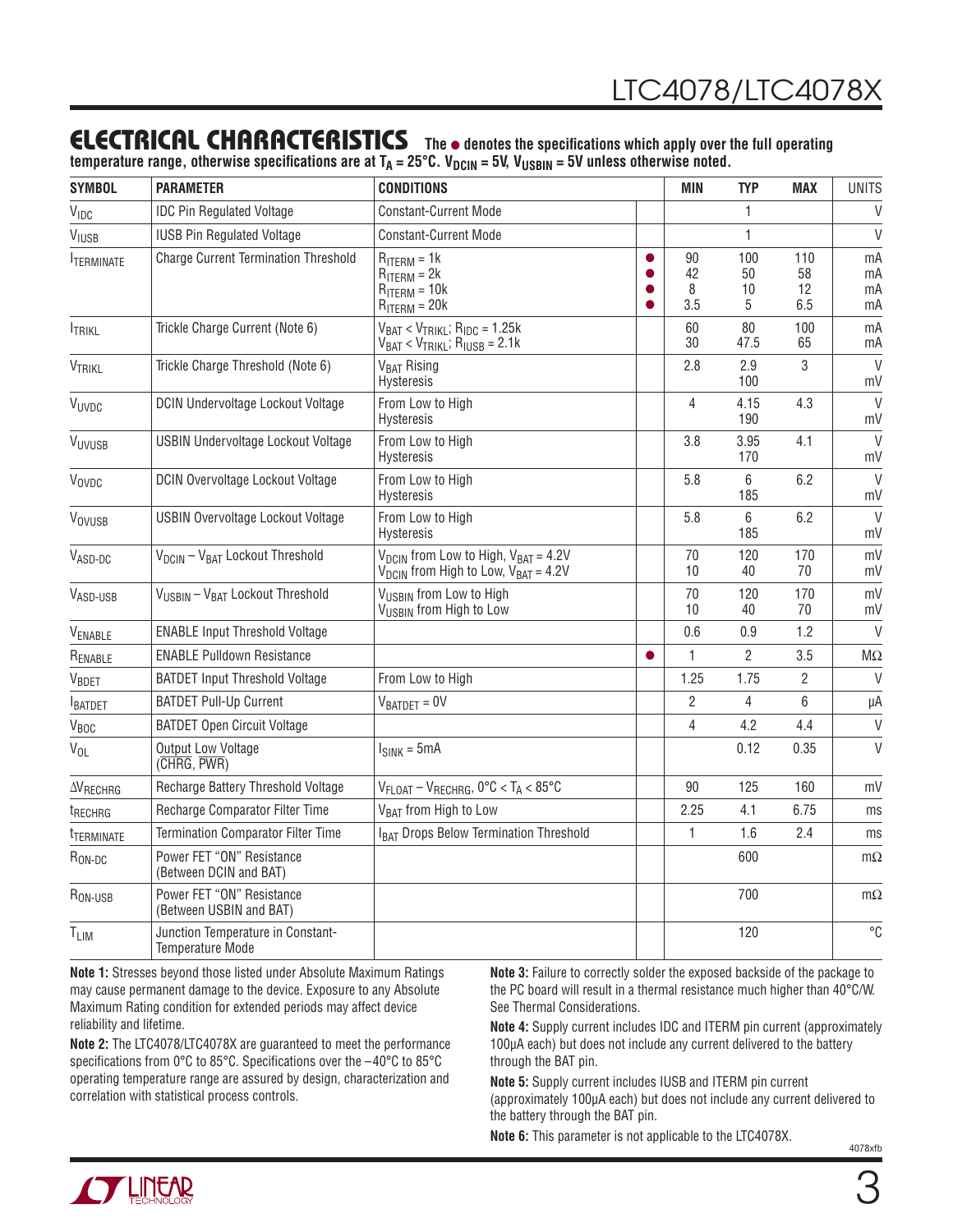4

### **TYPICAL PERFORMANCE CHARACTERISTICS** T<sub>A</sub> = 25°C, unless otherwise specified.



V<sub>PWR</sub> (V)

1 2 3 4 5 6

4078x G07

0

 $\pmb{0}$ 

20

10

V<sub>CHRG</sub> (V)

1 2 3 4 5 6

4078x G08

0

0

20

10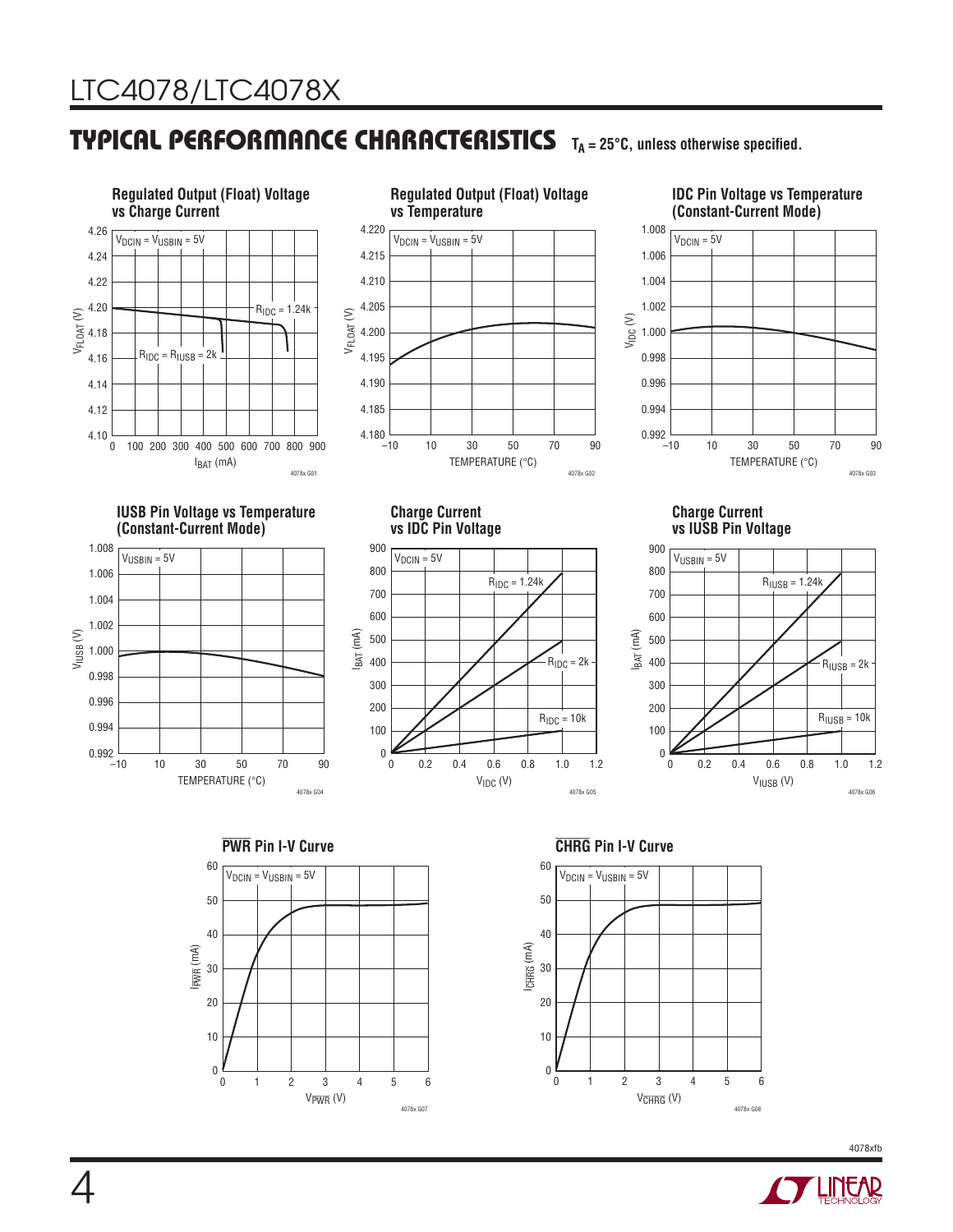### **TYPICAL PERFORMANCE CHARACTERISTICS** T<sub>A</sub> = 25°C, unless otherwise specified.





### **Charge Current vs Battery Voltage**



#### **DCIN Power FET On-Resistance vs Temperature**



#### **USBIN Shutdown Current vs Temperature**



#### **USBIN Power FET On-Resistance vs Temperature**



#### **DCIN Shutdown Current vs Temperature**



#### **ENABLE Pin Threshold Voltage (On-to-Off) vs Temperature**



#### **ENABLE Pin Pulldown Resistance vs Temperature**



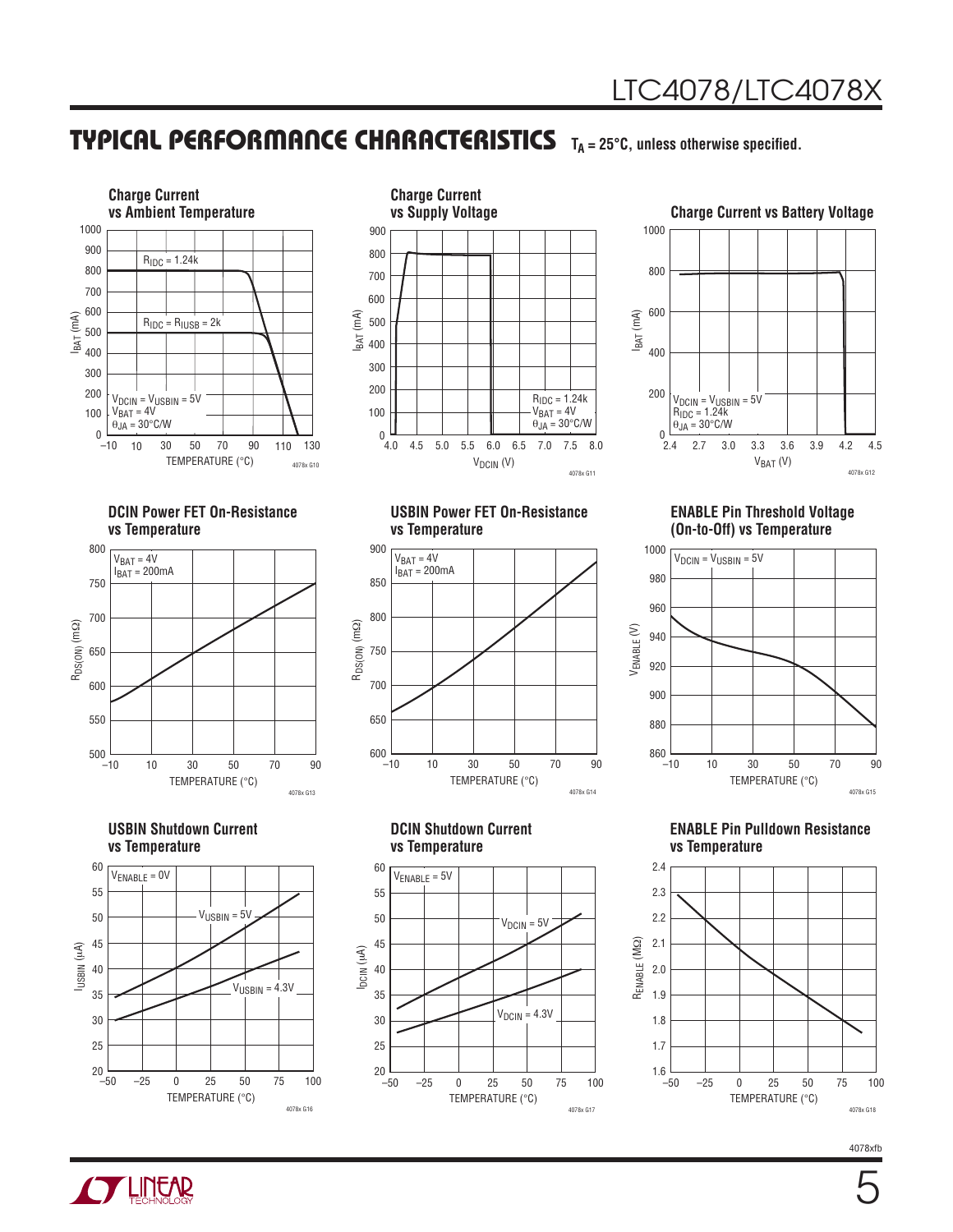### **TYPICAL PERFORMANCE CHARACTERISTICS TA = 25°C, unless otherwise specified.**



#### **Recharge Threshold Voltage vs Temperature**









4078x G20

**Battery Drain Current vs Temperature**



#### **BATDET Voltage/Current vs Temperature**



**Overvoltage Lockout Threshold**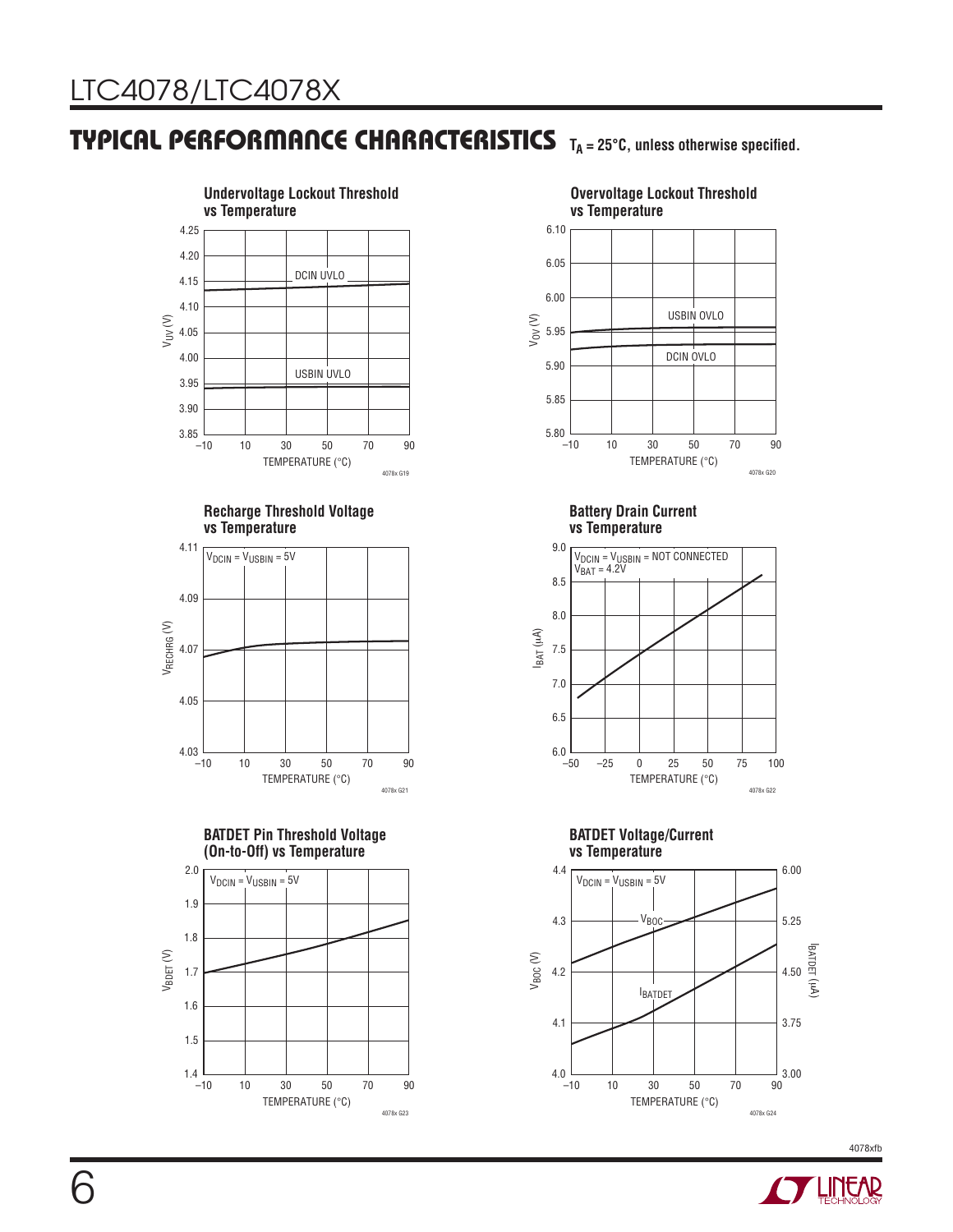### **PIN FUNCTIONS**

**USBIN (Pin 1):** USB Input Supply Pin. This input provides power to the battery charger assuming a voltage greater than V<sub>UVUSB</sub> and less than V<sub>OVUSB</sub> is present (typically 3.95V to 6V respectively). However, the DCIN input will take priority if a voltage greater than  $V_{\text{UVDC}}$  is present at DCIN (typically 4.15V). The USBIN input allows charge currents up to 850mA. This pin should be bypassed with a 1μF capacitor.

**IUSB (Pin 2):** Charge Current Program for USB Power. The charge current is set by connecting a resistor,  $R_{\text{HISB}}$ , to ground. When charging in constant-current mode, this pin servos to 1V. The voltage on this pin can be used to measure the battery current delivered from the USB input using the following formula:

$$
I_{BAT} = \frac{V_{IUSE}}{R_{IUSE}} \cdot 1000
$$

**ITERM (Pin 3):** Termination Current Threshold Program. The termination current threshold,  $I_{\text{TERMINATE}}$ , is set by connecting a resistor,  $R_{\text{ITERM}}$ , to ground.  $I_{\text{TERMINATE}}$  is set by the following formula:

$$
I_{\text{TERMINATE}} = \frac{100V}{R_{\text{ITERM}}}
$$

When the battery current,  $I_{\text{BAT}}$  falls below the termination threshold, charging stops and the CHRG output becomes high impedance. This pin is internally clamped to approximately 1.5V. Driving this pin to voltages beyond the clamp voltage should be avoided.

**PWR (Pin 4):** Open-Drain Power Supply Status Output. When the DCIN or USBIN pin voltage is valid to begin charging (i.e. when the supply is greater than the undervoltage lockout threshold, less than the overvoltage lockout threshold and at least 120mV above the battery terminal), the PWR pin is pulled low by an internal N-channel MOSFET. Otherwise PWR is high impedance. This output is capable of driving an LED.

**CHRG (Pin 5):** Open-Drain Charge Status Output. When the LTC4078/LTC4078X are charging, the CHRG pin is pulled low by an internal N-channel MOSFET. When the charge cycle is completed, CHRG becomes high impedance. This output is capable of driving an LED.

**ENABLE (Pin 6):** Enable Input. When the LTC4078/LTC4078X are charging from the DCIN source, a logic low on this pin enables the charger. When the LTC4078/LTC4078X are charging from the USBIN source, a logic high on this pin enables the charger. If this input is left floating, an internal 2MΩ pulldown resistor defaults the LTC4078/LTC4078X to charge when a wall adapter is applied and to shut down if only the USB source is applied.

**BATDET (Pin 7):** Battery Detection Input. When the voltage on this pin falls below  $V_{BDET}$  (typically 1.75V), the charger is on and ready for charging a battery. If this input is left floating, an internal pull-up resistor will disable charging.

**IDC (Pin 8):** Charge Current Program for Wall Adapter Power. The charge current is set by connecting a resistor,  $R_{IDC}$ , to ground. When charging in constant-current mode, this pin servos to 1V. The voltage on this pin can be used to measure the battery current delivered from the DC input using the following formula:

$$
I_{BAT} = \frac{V_{IDC}}{R_{IDC}} \cdot 1000
$$

**BAT (Pin 9):** Battery Charger Output. This pin provides charge current to the battery and regulates the final float voltage to 4.2V.

**DCIN (Pin 10):** Wall Adapter Input Supply Pin. This input provides power to the battery charger assuming a voltage greater than  $V_{\text{UVDC}}$  and less than  $V_{\text{OVDC}}$  is present (typically 4.15V to 6V respectively). A valid voltage on the DCIN input will always take priority over the USBIN input. The DCIN input allows charge currents up to 950mA. This pin should be bypassed with a 1µF capacitor.

**Exposed Pad (Pin 11):** GND. The exposed backside of the package is ground and must be soldered to PC board ground for electrical connection and maximum heat transfer.



7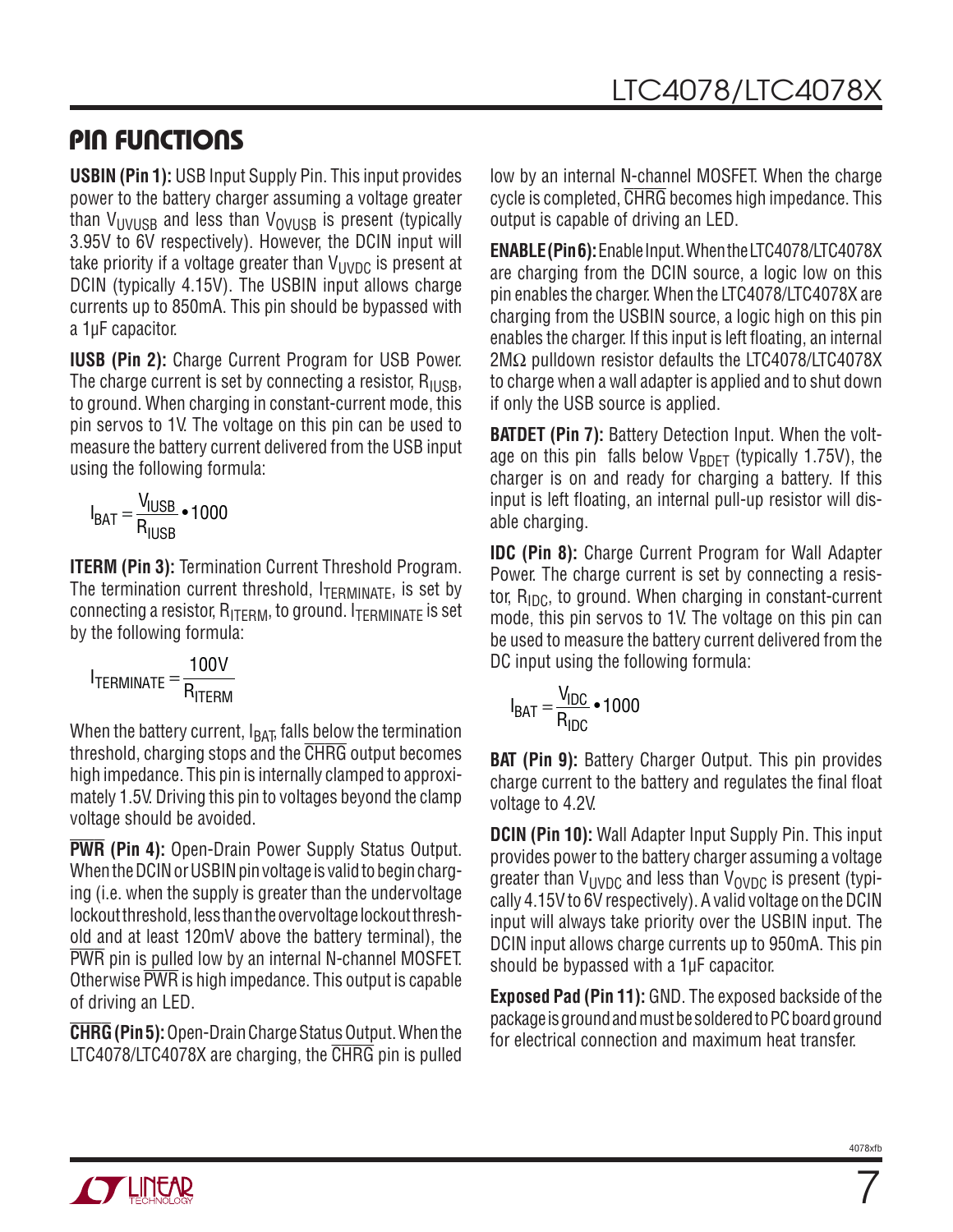# LTC4078/LTC4078X

# **BLOCK DIAGRAM**



\*TRICKLE CHARGE DISABLED ON THE LTC4078X

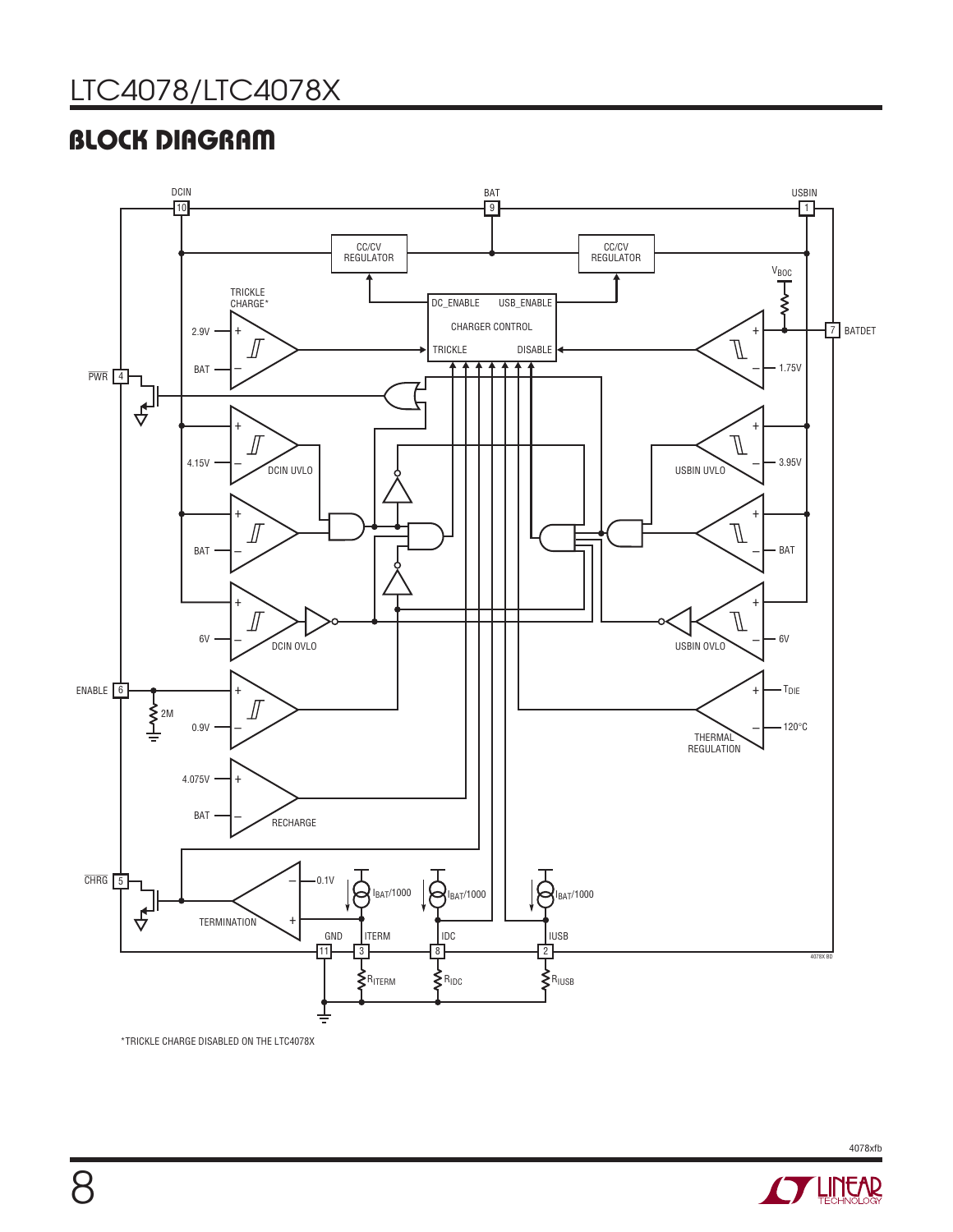## **OPERATION**

The LTC4078/LTC4078X are designed to efficiently manage charging of a single-cell lithium-ion battery from two separate power sources: a wall adapter and USB power bus. Using the constant-current/constant-voltage algorithm, the charger can deliver up to 950mA of charge current from the wall adapter supply or up to 850mA of charge current from the USB supply with a final float voltage accuracy of ±0.6%. The LTC4078/LTC4078X have two internal P-channel power MOSFETs and thermal regulation circuitry. No blocking diodes or external sense resistors are required.

#### **Power Source Selection**

The LTC4078/LTC4078X can charge a battery from either the wall adapter input or the USB port input. The LTC4078/LTC4078X automatically sense the presence of voltage at each input. If both power sources are present, the LTC4078/LTC4078X default to the wall adapter source provided a valid voltage is present at the DCIN input. "Valid voltage" is defined as:

- Supply voltage is greater than the UVLO threshold and less than the OVLO threshold.
- Supply voltage is greater than the battery voltage by 40mV.

The open-drain power status output (PWR) indicates which power source has been selected. Table 1 describes the behavior of this status output.

#### **Programming and Monitoring Charge Current**

The charge current delivered to the battery from the wall adapter or USB supply is programmed using a single resistor from the IDC or IUSB pin to ground. Both program resistors and charge currents  $(I<sub>CHRG</sub>)$  are calculated using the following equations:

$$
R_{\text{IDC}} = \frac{1000 \text{V}}{I_{\text{CHRG}-\text{DC}}}, I_{\text{CHRG}-\text{DC}} = \frac{1000 \text{V}}{R_{\text{IDC}}}
$$
\n
$$
R_{\text{IUSB}} = \frac{1000 \text{V}}{I_{\text{CHRG}-\text{USB}}}, I_{\text{CHRG}-\text{USB}} = \frac{1000 \text{V}}{R_{\text{IUSB}}}
$$

Charge current out of the BAT pin can be determined at any time by monitoring the IDC or IUSB pin voltage and applying the following equations:

$$
I_{BAT} = \frac{V_{IDC}}{R_{IDC}} \cdot 1000
$$
, (charging from wall adapter)  

$$
I_{BAT} = \frac{V_{IUSE}}{R_{IUSE}} \cdot 1000
$$
, (charging from USBsupply)

#### **Battery Detection**

By default, the BATDET pin is pulled high with an internal resistor, disabling the charger. To enable the charger, the BATDET pin must be pulled below the  $V_{RDFT}$  threshold (typically 1.75V). An external resistor to ground less than 100k (typically 3.9k) located in the battery pack is used to detect battery presence.

#### **Programming Charge Termination**

The charge cycle terminates when the charge current falls below the programmed termination threshold level during constant-voltage mode. This threshold is set by connecting an external resistor,  $R_{\text{IFRM}}$ , from the ITERM pin to ground. The charge termination current threshold  $(I_{\text{TFRMIMATE}})$  is set by the following equation:

$$
R_{ITERM} = \frac{100V}{I_{TERMINATE}}, I_{TERMINATE} = \frac{100V}{R_{ITERM}}
$$

The termination condition is detected using an internal filtered comparator to monitor the ITERM pin. When the ITERM pin voltage drops below 100mV\* for longer than  $t_{TFRMIMATE}$  (typically 1.6ms), charging is terminated. The charge current is latched off and the LTC4078/LTC4078X enter standby mode.

When charging, transient loads on the BAT pin can cause the ITERM pin to fall below 100mV for short periods of time before the DC charge current has dropped below the

\*Any external sources that hold the ITERM pin above 100mV will prevent the LTC4078X from terminating a charge cycle.

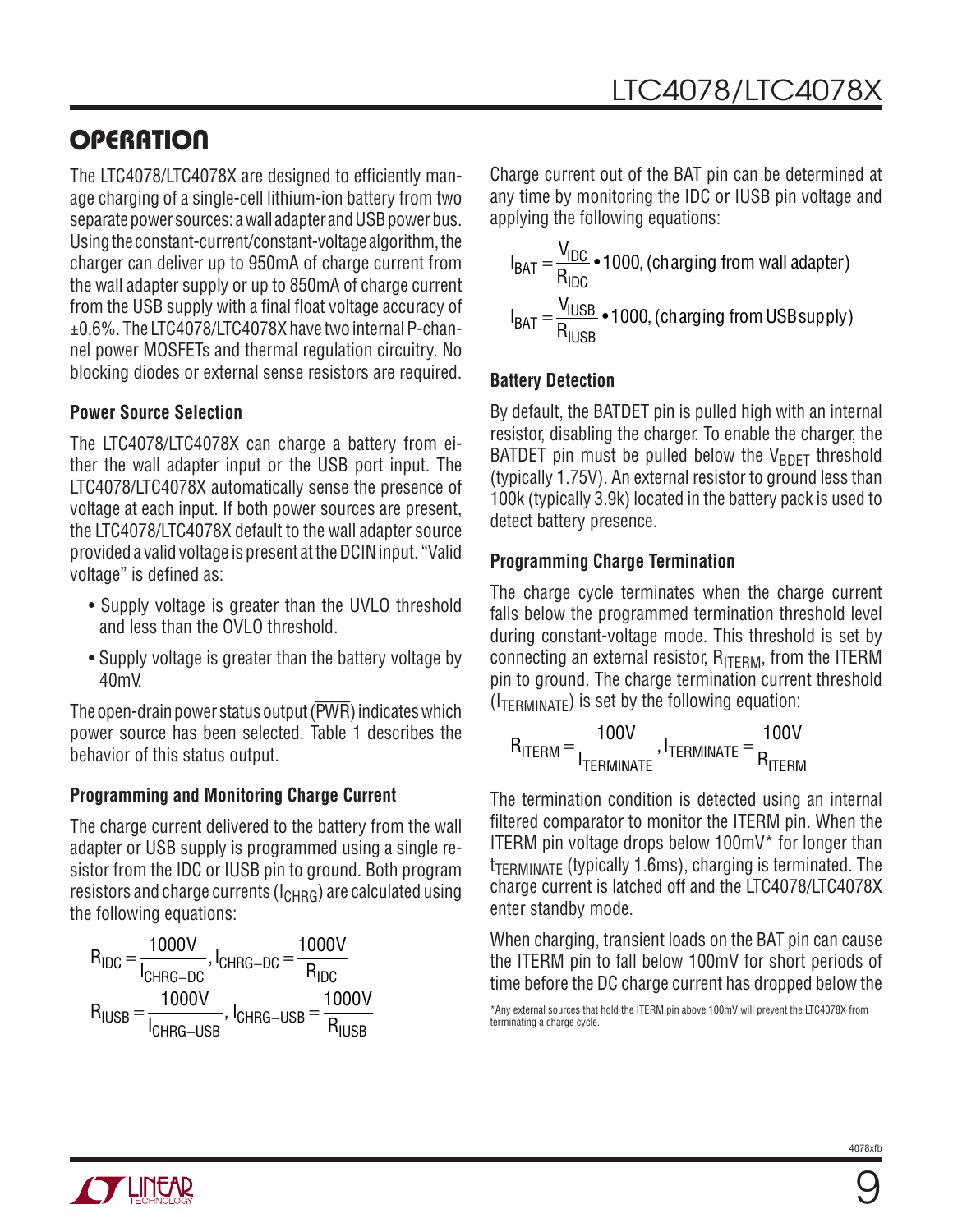# **OPERATION**

programmed termination current. The 1.6ms filter time  $(t_{\text{TFRMIMATE}})$  on the termination comparator ensures that transient loads of this nature do not result in premature charge cycle termination. Once the average charge current drops below the programmed termination threshold, the LTC4078/LTC4078X terminate the charge cycle and stops providing current out of the BAT pin. In this state, any load on the BAT pin must be supplied by the battery.

### **Low-Battery Charge Conditioning (Trickle Charge)**

This feature ensures that near-dead batteries are gradually charged before applying full charge current. If the BAT pin voltage is below 2.9V, the LTC4078 supply 1/10th of the full charge current to the battery until the BAT pin rises above 2.9V. For example, if the charger is programmed to charge at 800mA from the wall adapter input and 500mA from the USB input, the charge current during trickle charge mode would be 80mA and 50mA, respectively.

The LTC4078X does not include the trickle charge feature; it outputs full charge current to the battery when the BAT pin voltage is below 2.9V. The LTC4078X are useful in applications where the trickle charge current may be insufficient to supply a load during low-battery voltage conditions.

### **Automatic Recharge**

In standby mode, the charger sits idle and monitors the battery voltage using a comparator with a 4.1ms filter time  $(t_{RFCHRG})$ . A charge cycle automatically restarts when the battery voltage falls below 4.075V (which corresponds to approximately 80% to 90% battery capacity). This ensures that the battery is kept at, or near, a fully charged condition and eliminates the need for periodic charge cycle initiations.

### **Manual Shutdown**

The ENABLE pin has a 2M $\Omega$  pulldown resistor to GND. The definition of this pin depends on which source is supplying power. When the wall adapter input is supplying power, logic low enables the charger and logic high disables it (the pulldown defaults the charger to the charging state). The opposite is true when the USB input is supplying power; logic low disables the charger and logic high enables it (the default is the shutdown state).

The DCIN input draws 40μA when the charger is in shutdown mode. The USBIN input draws 40μA during shutdown if no voltage is applied to DCIN, but draws only 23μA when  $V<sub>DCIN</sub>$  provides valid voltage (see Table 1).

### **Status Indicators**

The charge status open-drain output (CHRG) has two states: pulldown and high impedance. The pulldown state indicates that the LTC4078/LTC4078X are in a charge cycle. Once the charge cycle has terminated or the LTC4078/LTC4078X are disabled, the pin state becomes high impedance.

The power supply status open-drain output (PWR) has two states: pulldown and high impedance. The pulldown state indicates that power is present at either DCIN or USBIN.

|                                                                        | $V_{\text{USBIN}} < 3.95$ V or<br>$V_{\text{USBIN}}$ < BAT + 50mV |                                                        | $6V > V_{\text{USEIN}} > 3.95V$ and<br>$V_{\text{USBIN}}$ > BAT + 50mV |                                                        | $22V > V_{USBIN} > 6V$                  |                                                        |
|------------------------------------------------------------------------|-------------------------------------------------------------------|--------------------------------------------------------|------------------------------------------------------------------------|--------------------------------------------------------|-----------------------------------------|--------------------------------------------------------|
| <b>ENABLE</b>                                                          | <b>HIGH</b>                                                       | <b>LOW or No Connect</b>                               | <b>HIGH</b>                                                            | <b>LOW or No Connect</b>                               | <b>HIGH</b>                             | <b>LOW or No Connect</b>                               |
| $V_{DCIN}$ < 4.15V or<br>$V_{\text{DCIN}} < \text{BAT} + 50 \text{mV}$ | No Charging.<br>PWR: Hi-Z<br>CHRG: Hi-Z                           | No Charging.<br>PWR: Hi-Z<br>CHRG: Hi-Z                | Charging from<br>USBIN source.<br>PWR: LOW<br>CHRG: LOW                | No Charging.<br>PWR: LOW<br>CHRG: Hi-Z                 | No Charging.<br>PWR: Hi-Z<br>CHRG: Hi-Z | No Charging.<br>$PWR: Hi-Z$<br>CHRG: Hi-Z              |
| $6V > V_{DCIN} > 4.15V$<br>and $V_{DCIN}$ > BAT +<br>50 <sub>m</sub> V | No Charging.<br>PWR: LOW<br>CHRG: Hi-Z                            | Charging from DCIN<br>source.<br>PWR: LOW<br>CHRG: LOW | No Charging.<br>PWR: LOW<br>CHRG: Hi-Z                                 | Charging from DCIN<br>source.<br>PWR: LOW<br>CHRG: LOW | No Charging.<br>PWR: LOW<br>CHRG: Hi-Z  | Charging from DCIN<br>source.<br>PWR: LOW<br>CHRG: LOW |
| 22V > V <sub>DCIN</sub> > 6V                                           | No Charging.<br>PWR: Hi-Z<br>CHRG: Hi-Z                           | No Charging.<br>PWR: Hi-Z<br>CHRG: Hi-Z                | No Charging.<br>PWR: LOW<br>CHRG: Hi-Z                                 | No Charging.<br>PWR: LOW<br>CHRG: Hi-Z                 | No Charging.<br>PWR: Hi-Z<br>CHRG: Hi-Z | No Charging.<br>PWR: Hi-Z<br>CHRG: Hi-Z                |

#### Table 1. Power Source Selection (V<sub>BATDET</sub> < 1.75V)

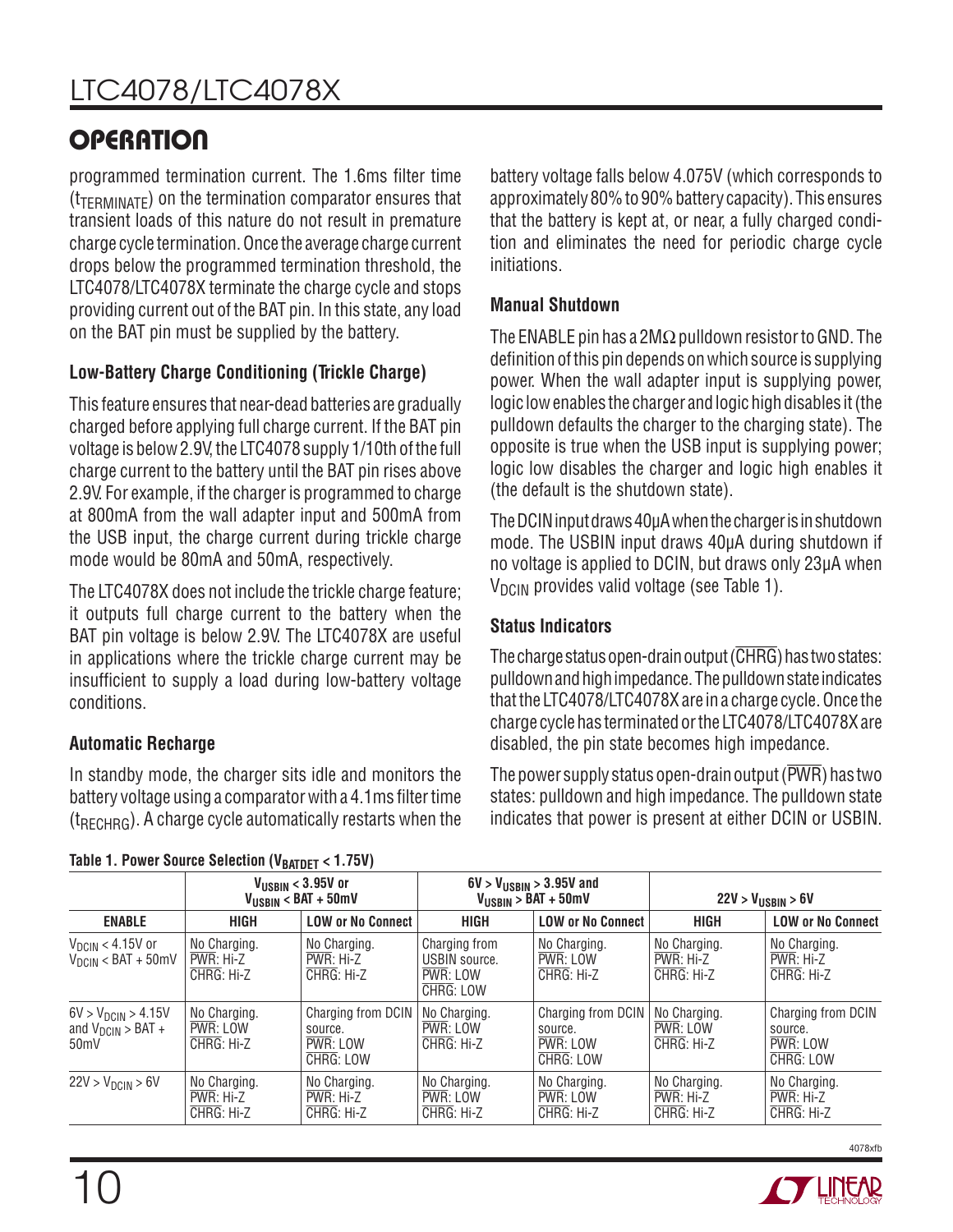## **OPERATION**

This output is strong enough to drive an LED. If no valid voltage is applied at either pin, the  $\overline{PWR}$  pin is high impedance, indicating that the LTC4078/LTC4078X lack valid input voltage (see Table 1) to charge the battery.

#### **Thermal Limiting**

An internal thermal feedback loop reduces the programmed charge current if the die temperature attempts to rise above a preset value of approximately 120°C. This feature protects the LTC4078/LTC4078X from excessive temperature and allows the user to push the limits of the power handling capability of a given circuit board without risk of damaging the device. The charge current can be set according to typical (not worst-case) ambient temperature with the assurance that the charger will automatically reduce the current in worst case conditions. DFN package power considerations are discussed further in the Applications Information section.





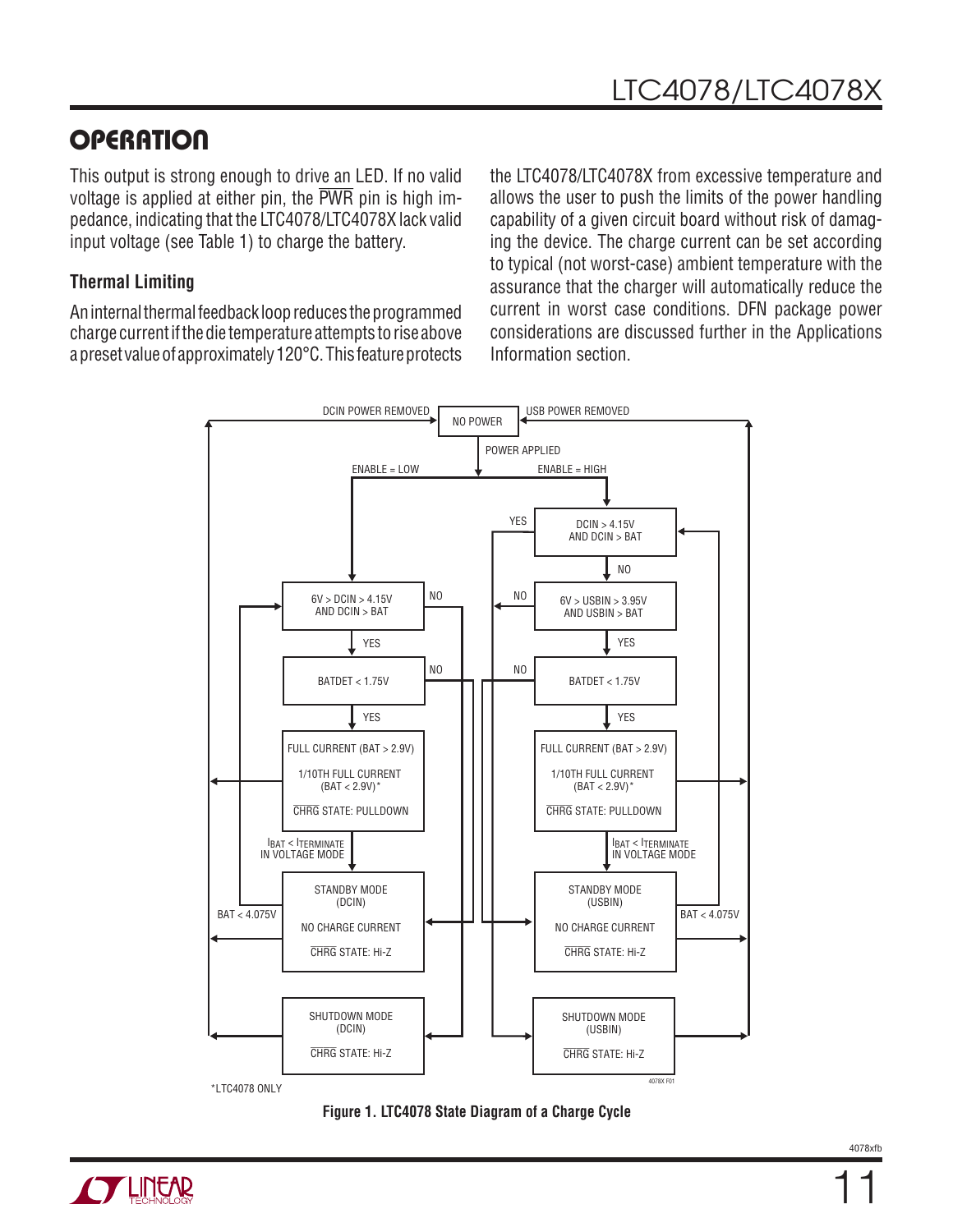# **APPLICATIONS INFORMATION**

### **Using a Single Charge Current Program Resistor**

The LTC4078/LTC4078X can program the wall adapter charge current and USB charge current independently using two program resistors,  $R_{\text{IDC}}$  and  $R_{\text{HISR}}$ . Figure 2 shows a charger circuit that sets the wall adapter charge current to 800mA and the USB charge current to 500mA.

In applications where the programmed wall adapter charge current and USB charge current are the same, a single program resistor can be used to set both charge currents. Figure 3 shows a charger circuit that uses one charge current program resistor.



**Figure 2. Dual Input Charger with Independent Charge Currents**



**Figure 3. Dual Input Charger Circuit. The Wall Adapter Charge Current and USB Charge Current Are Both Programmed to Be 500mA**

In this circuit, the programmed charge current from both the wall adapter supply is the same value as the programmed charge current from the USB supply:

$$
I_{CHRG-DC} = I_{CHRG-USE} = \frac{1000V}{R_{ISET}}
$$

### **Stability Considerations**

The constant-voltage mode feedback loop is stable without any compensation provided a battery is connected to the charger output. However, a 1µF capacitor with a 1 $\Omega$  series resistor is recommended at the BAT pin to keep the ripple voltage low when the battery is disconnected.

When the charger is in constant-current mode, the charge current program pin (IDC or IUSB) is in the feedback loop, not the battery. The constant-current mode stability is affected by the impedance at the charge current program pin. With no additional capacitance on this pin, the charger is stable with program resistor values as high as 20 $k$  ( $l_{CHRG}$ ) = 50mA); however, additional capacitance on these nodes reduces the maximum allowed program resistor.

#### **Power Dissipation**

When designing the battery charger circuit, it is not necessary to design for worst-case power dissipation scenarios because the LTC4078/LTC4078X automatically reduce the charge current during high power conditions. The conditions that cause the LTC4078/LTC4078X to reduce charge current through thermal feedback can be approximated by considering the power dissipated in the IC. Most of the power dissipation is generated from the internal charger MOSFET. Thus, the power dissipation is calculated to be:

$$
P_D = (V_{IN} - V_{BAT}) \bullet I_{BAT}
$$

 $P_D$  is the dissipated power,  $V_{IN}$  is the input supply voltage (either DCIN or USBIN),  $V_{BAT}$  is the battery voltage and  $I_{BAT}$  is the charge current. The approximate ambient temperature at which the thermal feedback begins to protect the IC is:

$$
T_A = 120^{\circ}\text{C} - \text{P}_\text{D} \bullet \theta_{\text{JA}}
$$

$$
T_A = 120^{\circ}\text{C} - (\text{V}_{\text{IN}} - \text{V}_{\text{BAT}}) \bullet \text{I}_{\text{BAT}} \bullet \theta_{\text{JA}}
$$

Example: An LTC4078/LTC4078X operating from a 5V wall adapter (on the DCIN input) is programmed to supply 800mA full-scale current to a discharged Li-Ion battery with a voltage of 3.3V.

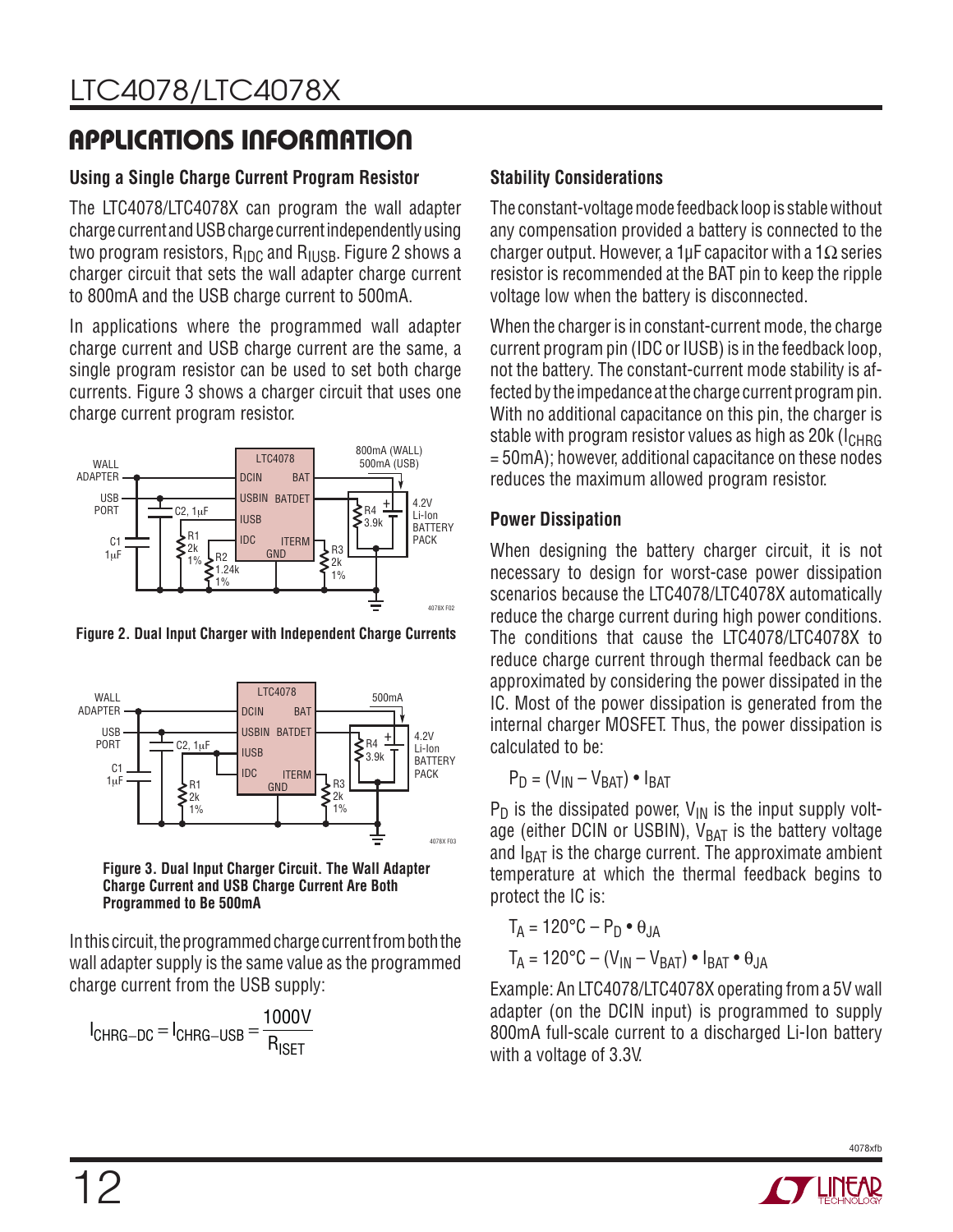# **APPLICATIONS INFORMATION**

Assuming  $\theta_{JA}$  is 40°C/W (see Thermal Considerations), the ambient temperature at which the LTC4078/LTC4078X will begin to reduce the charge current is approximately:

$$
T_A = 120^{\circ}\text{C} - (5\text{V} - 3.3\text{V}) \cdot (800\text{mA}) \cdot 40^{\circ}\text{C/W}
$$

$$
T_A = 120^{\circ}\text{C} - 1.36\text{W} \cdot 40^{\circ}\text{C/W} = 120^{\circ}\text{C} - 54.4^{\circ}\text{C}
$$

$$
T_A = 65.6^{\circ}\text{C}
$$

The LTC4078/LTC4078X can be used above 70.6°C ambient, but the charge current will be reduced from 800mA. The approximate current at a given ambient temperature can be approximated by:

$$
I_{BAT} = \frac{120\degree C - T_A}{(V_{IN} - V_{BAT}) \bullet \theta_{JA}}
$$

Using the previous example with an ambient temperature of 75°C, the charge current will be reduced to approximately:

$$
I_{BAT} = \frac{120\degree C - 75\degree C}{(5V - 3.3V) \cdot 40\degree C / W} = \frac{45\degree C}{68\degree C / A}
$$
  

$$
I_{BAT} = 662mA
$$

It is important to remember that LTC4078/LTC4078X applications do not need to be designed for worst-case thermal conditions, since the IC will automatically reduce power dissipation when the junction temperature reaches approximately 120°C.

### **Thermal Considerations**

In order to deliver maximum charge current under all conditions, it is critical that the exposed metal pad on the backside of the LTC4078/LTC4078X DFN package is properly soldered to the PC board ground. When correctly soldered to a 2500mm2 double sided 1oz copper board, the LTC4078/LTC4078X has a thermal resistance of approximately 40°C/W. Failure to make thermal contact between the exposed pad on the backside of the package and the copper board will result in thermal resistances far greater than 40°C/W. As an example, a correctly soldered **Figure 4. Input Soft Connect Circuit**

LTC4078/LTC4078X can deliver over 800mA to a battery from a 5V supply at room temperature. Without a good backside thermal connection, this number would drop to much less than 500mA.

### **Input Capacitor Selection**

When an input supply is connected to a portable product, the inductance of the cable and the high-Q ceramic input capacitor form an L-C resonant circuit. While the LTC4078/ LTC4078X are capable of withstanding input voltages as high as 22V, if the input cable does not have adequate mutual coupling or if there is not much impedance in the cable, it is possible for the voltage at the input of the product to reach as high as 2x the input voltage before it settles out. To prevent excessive voltage from damaging the LTC4078/LTC4078X during a hot insertion, it is best to have a low voltage coefficient capacitor at the input pins to the LTC4078/LTC4078X. This is achievable by selecting an X5R or X7R ceramic capacitor that has a higher voltage rating than that required for the application. For example, if the maximum expected input voltage is 15V, a 25V X5R 1μF capacitor would be a better choice than the smaller 16V X5R capacitor. Note that no charging will occur with 15V in.

Using a tantalum capacitor or an aluminum electrolytic capacitor for input bypassing, or paralleling with a ceramic capacitor will also reduce voltage overshoot during a hot insertion. Ceramic capacitors with Y5V or Z5U dielectrics are not recommeded.

Alternatively, the following soft connect circuit can be employed (as shown in Figure 4).

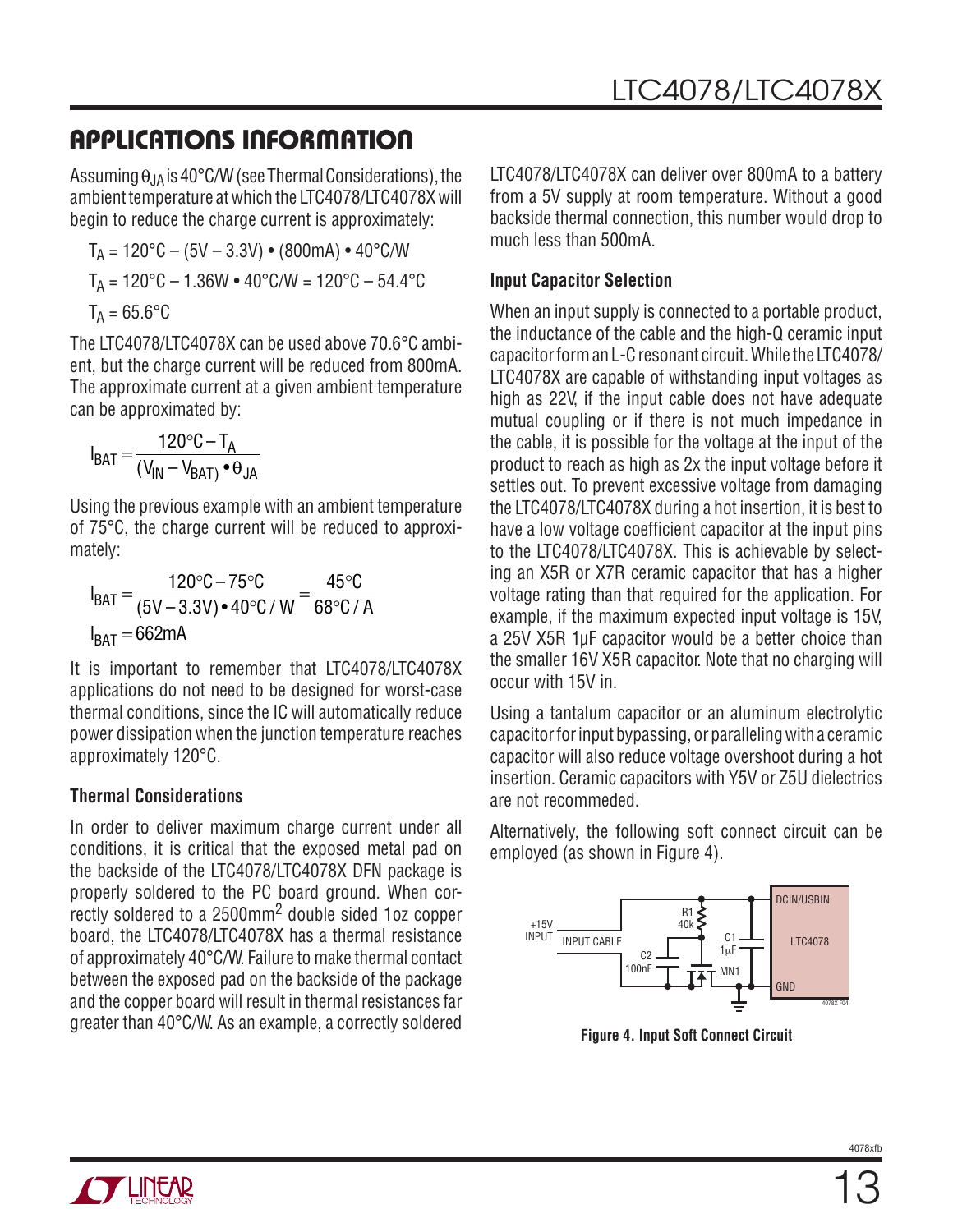# **APPLICATIONS INFORMATION**

In this circuit, capacitor C2 holds MN1 off when the cable is first connected. Eventually C2 begins to charge up to the USB input voltage applying increasing gate drive to MN1. The long time constant of R1 and C1 prevent the current from rapidly building up in the cable, thus dampening out any resonant overshoot.

### **Reverse Polarity Input Voltage Protection**

In some applications, protection from reverse polarity voltage on the input supply pins is desired. With sufficient

supply voltage, a series blocking diode can be used. In other cases where the voltage drop must be kept low, a P-channel MOSFET can be used (as shown in Figure 5).



**Figure 5. Low Loss Reverse Polarity Protection**



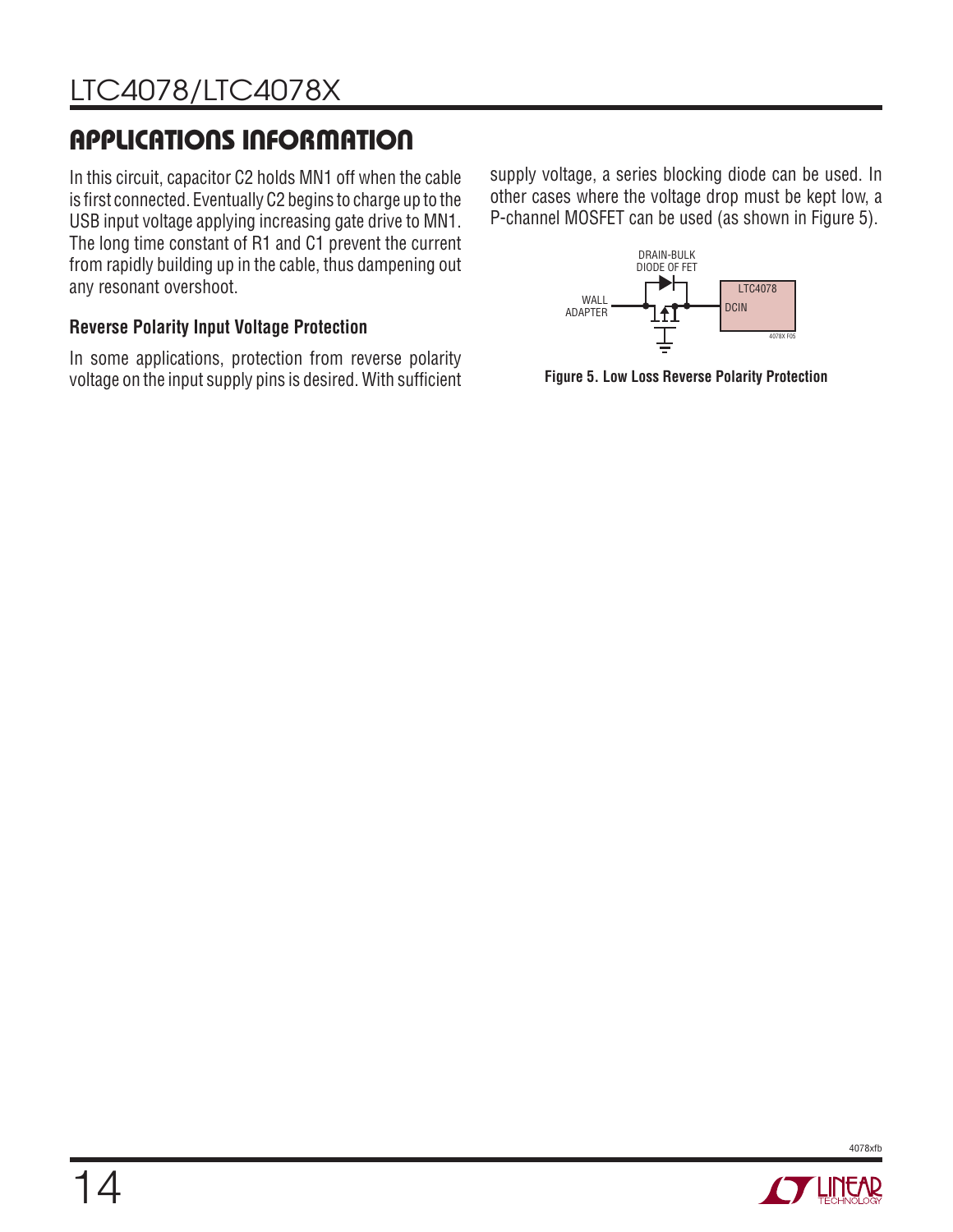### **PACKAGE DESCRIPTION**



**DD Package 10-Lead Plastic DFN (3mm** × **3mm)** (Reference LTC DWG # 05-08-1699)

**RECOMMENDED** SOLDER PAD PITCH AND DIMENSIONS



NOTE:

- 1. DRAWING TO BE MADE A JEDEC PACKAGE OUTLINE M0-229 VARIATION OF (WEED-2).
- CHECK THE LTC WEBSITE DATA SHEET FOR CURRENT STATUS OF VARIATION ASSIGNMENT
- 2. DRAWING NOT TO SCALE
- 3. ALL DIMENSIONS ARE IN MILLIMETERS
- 4. DIMENSIONS OF EXPOSED PAD ON BOTTOM OF PACKAGE DO NOT INCLUDE
- MOLD FLASH. MOLD FLASH, IF PRESENT, SHALL NOT EXCEED 0.15mm ON ANY SIDE
- 5. EXPOSED PAD SHALL BE SOLDER PLATED
- 6. SHADED AREA IS ONLY A REFERENCE FOR PIN 1 LOCATION ON THE TOP AND BOTTOM OF PACKAGE